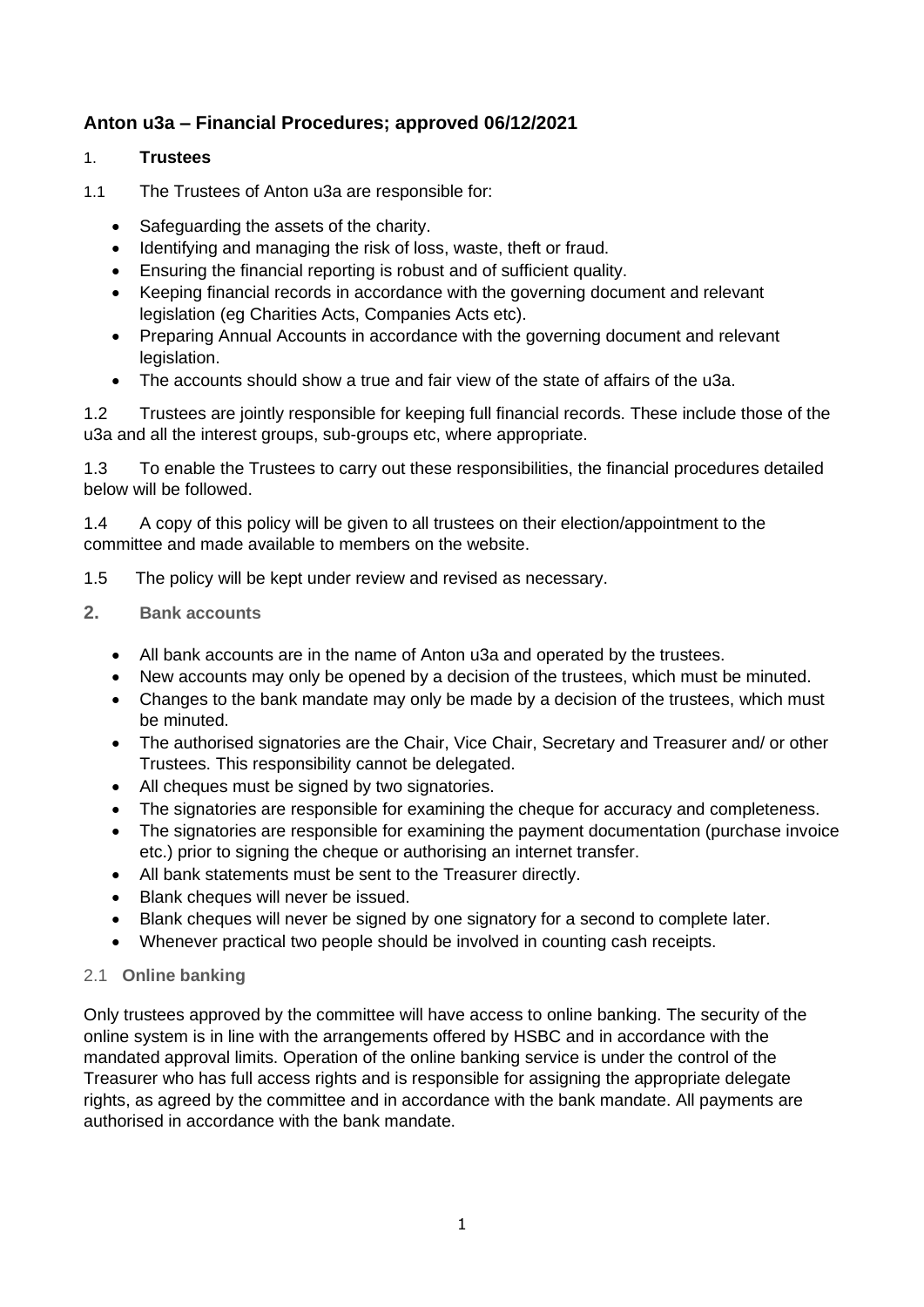# 2.2 **Payment by Anton u3a debit cards**

2.2.1 The issue of any bank debit or credit card in the name of Anton u3a will be approved by the committee. The use of these cards overrides the dual control aspect of the payment authorisation process, but is permitted, where agreed in advance in recognition that online purchases for certain goods and services represents the most effective, and in some cases, the only method of completing the purchase (e.g. theatre tickets). The committee will pre-determine the spending limits for any card: the limit may be per transaction, per day or per month.

2.2.2 Anton u3a can make debit cards available to members if this helps administration. These will normally be held by the Treasurer or Secretary. All transactions made using these cards appear immediately on the appropriate bank account (subject to the timescales for electronic banking transactions) and are subject to review by the nominated officers through the online banking service. All such payments must be supported by an invoice or receipt.

# 2.3 **Personal debit or credit cards**

2.3.1 The use of personal debit or credit cards for Group activities needs to be closely managed. Permission must be sought from the committee where a group feels that there is no other viable way to make payments.

2.3.2 Prior approval must be given by the committee for equipment and other items to be purchased for the use of Anton u3a or Groups. In these circumstances, it may be appropriate for a member to purchase the equipment themselves and then claim the cost as a personal expense claim.

2.3.3 Where possible invoices should be issued in the name of Anton u3a.

# 3. **Group finances**

3.1 Although there are circumstances when a Group's activities might be subsidised from Anton u3a funds, interest groups are expected to be self–financing and can collect such sums of money as the group members and leadership deem to be necessary to undertake their activities. The funds of these groups belong to the u3a. Groups are permitted to make any expenditure deemed necessary by the group members and the group leadership and can withdraw money on request from the ringfenced funds held by the u3a on their behalf, as appropriate. In order to allow the Treasurer to:

- Keep accurate accounts for presentation to the AGM, for discussion with the trustees and to meet regulatory requirements.
- Allow the group members to understand how their monies are being managed.
- Maintain transparency and trust for all concerned.
- Minimise the risk of error and potential loss of funds.
- Allow group leaders to maintain cash floats.

Group Leaders, with funds, are to submit a spreadsheet to the Treasurer monthly – a suitable example is attached to this instruction.

# **3.2 Receipts**

To manage the handover of cash and cheques to be paid into the Anton u3a bank account the committee has decided that:

- Bank paying in slips and envelopes (for use at any post office) can be given to group leaders for this purpose.
- Group leaders may pay sums due by issuing their own cheque or paying online through their own bank account, although this should be the exception not the rule.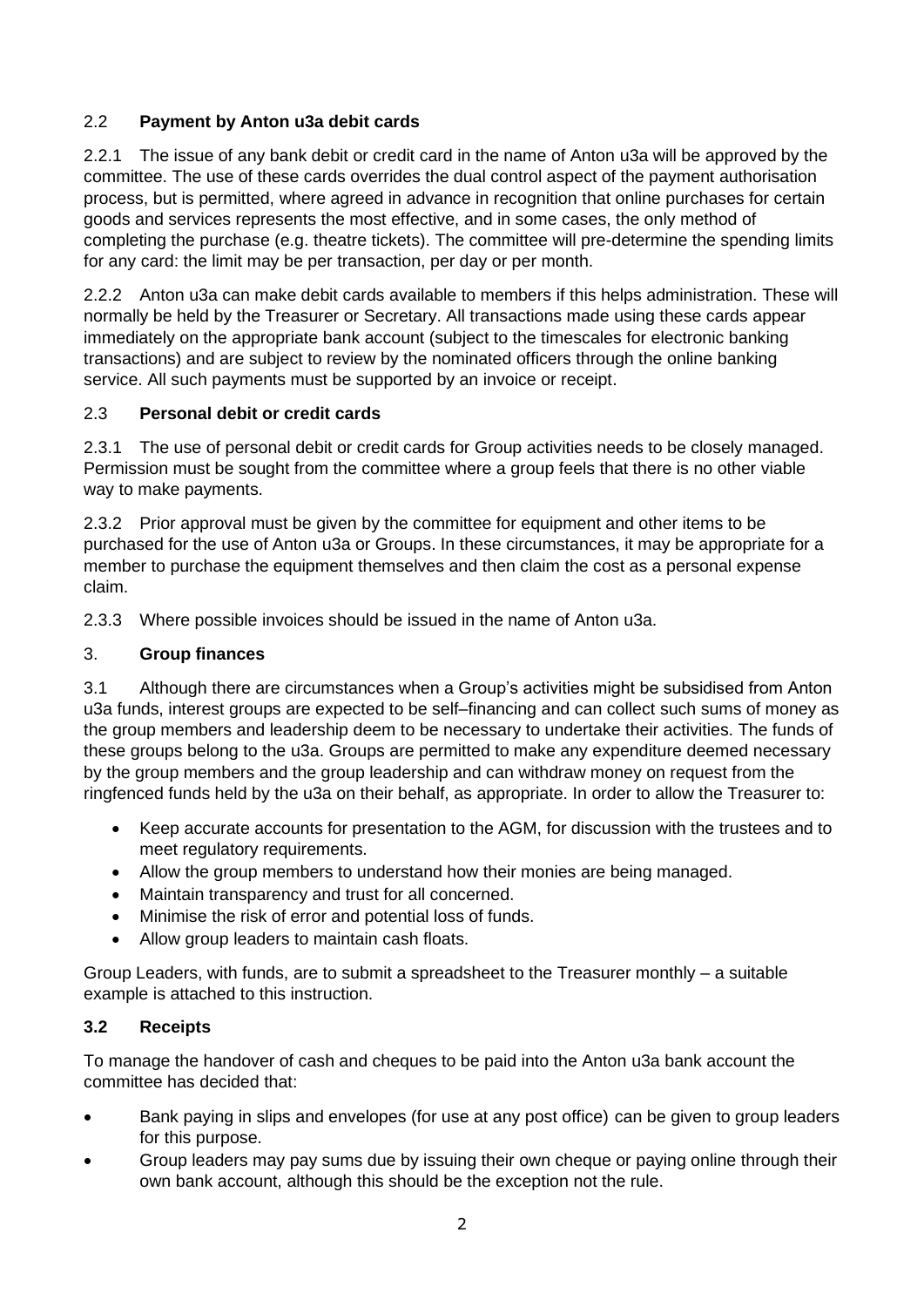- Where applicable receipts will need to be given to Group Leaders, or acknowledged by email.
- Where net sums are being paid over this needs to be fully demonstrated to the Treasurer.
- Cash held back for cash flow purposes will be within the u3a's approved limits, currently £50.

# **3.3 Payments**

3.3.1 The Committee will advise Group Leaders as required, about the preferred process to pay for trips and activities. For example, whether a trip organised by a Group should be paid through the u3a or paid directly by the members to the trip organiser.

3.3.2 Outside speakers should be asked to state their fees and any travel costs at the time of booking. After the event, they should be asked for an invoice so that payment can be made, preferably by bank transfer or failing that a cheque.

3.3.3 The committee (via the Treasurer) will monitor the income and expenditure of the Groups. Group leaders need to provide regular information to the Treasurer. See paragraph 3.1. Where groups do not comply then the committee will review as to whether the group is legitimately operating in line with the insurance and financial requirements.

# 3.4 **Social activities**

3.4.1 Events such as theatre trips, visits or educational days out must be charged at cost and all participants pay appropriately. The costs paid by members must cover out-of-pocket expenses.

3.4.2 The organiser of an event must not benefit from any discount (eg a free place) offered by the organisation providing the event. The value of free places must be shared out among all participants to the event. The Committee has agreed that there should be an exception to this rule in the case of volunteers who drive a minibus for an event: these members will not be asked to pay towards the transport cost but will still need to pay any entry fee along with other participants.

3.4.3 Out-of-pocket expenses can be paid to an organiser from the money collected for the event. As all u3a members offer their services free of charge, the organiser(s) must not get any pecuniary reward for organising an event.

# 4. **Payments to other charities**

4.1 In line with charity law, a u3a cannot raise funds for another charity that does not have similar charitable objectives. Anton u3a will make payments to external speakers who have indicated that they intend to donate their fee to a specific charity but not direct to their nominated charity.

# 5. **Expenses policy**

5.1 Out of pocket expenses incurred by the volunteers who are involved with running the u3a will be reimbursed. Expense claims must be submitted with receipts. Expense claims will be authorised by the executive committee and no committee member should authorise their own claim. Expenses will include – with committee approval – attendance at the Trust's AGM and Conference or national/regional workshops. All claims need to be made on the appropriate form (copies available from the Treasurer) giving sufficient detail as to the nature of the expense.

5.2 Expense claims should reflect the cheapest travel option available. Travel by car will be reimbursed at the current HMRC approved rate for the actual mileage travelled. Car parking and congestion charges can be reclaimed (with receipts) but parking or other fines will only be allowed in exceptional circumstances with the agreement of the Committee.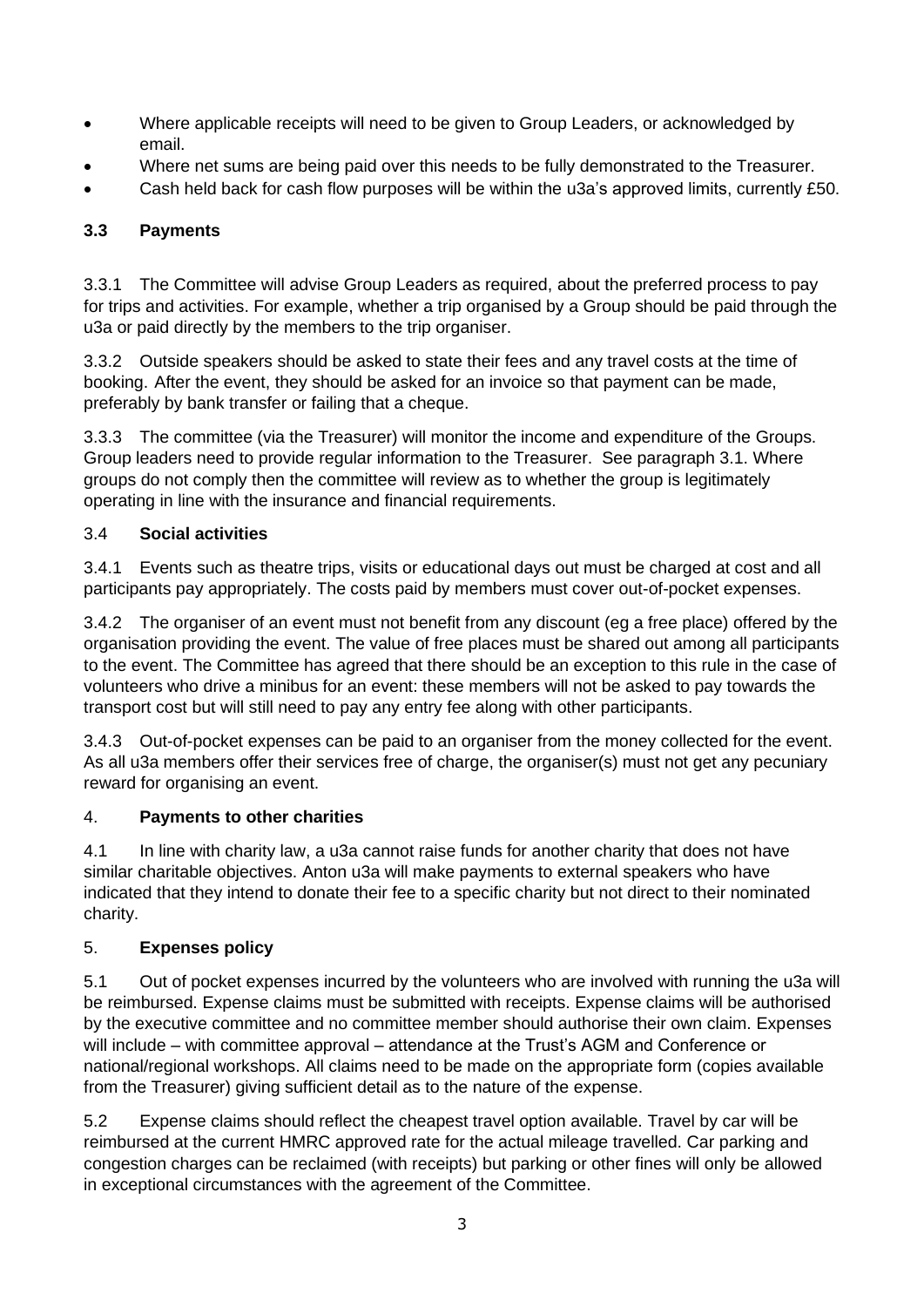5.3 Overnight accommodation will only be allowed in exceptional circumstances and will need the prior agreement of the Executive Committee<sup>1</sup>.

# 6. **Membership Fees and membership of more than one u3a**

6.1 The membership fee is reviewed on an annual basis. Anton u3a is committed to keeping the membership subscription as low as possible to ensure that the u3a remains accessible to all members.

6.2 For u3a members who can evidence membership of another u3a, Anton will allow such members to attend meetings or group activities without asking for a membership fee. It is hoped other u3a will allow Anton u3a members similar concessions.

# 7. **Asset register**

7.1 An asset register is maintained by the Treasurer which records all assets held including their initial purchase price, date of purchase, estimated nominal value and location.

7.2 It should be noted that under a receipts and payments reporting system, all assets are fully written off against receipts in the year of purchase. The register is reviewed annually.

### 8. **Reserves**

8.1 Anton u3a aims to keep a level of reserves that will cover six months of regular operating activity. This is considered by the committee a reasonable level for this type of charity.

8.2 Social account activities are excluded from this figure as these activities are inflated by highcost activities such as theatre visits and days out and are entirely self-financing.

<sup>&</sup>lt;sup>1</sup> Executive Committee is Chair, Vice Chair, Secretary and Treasurer